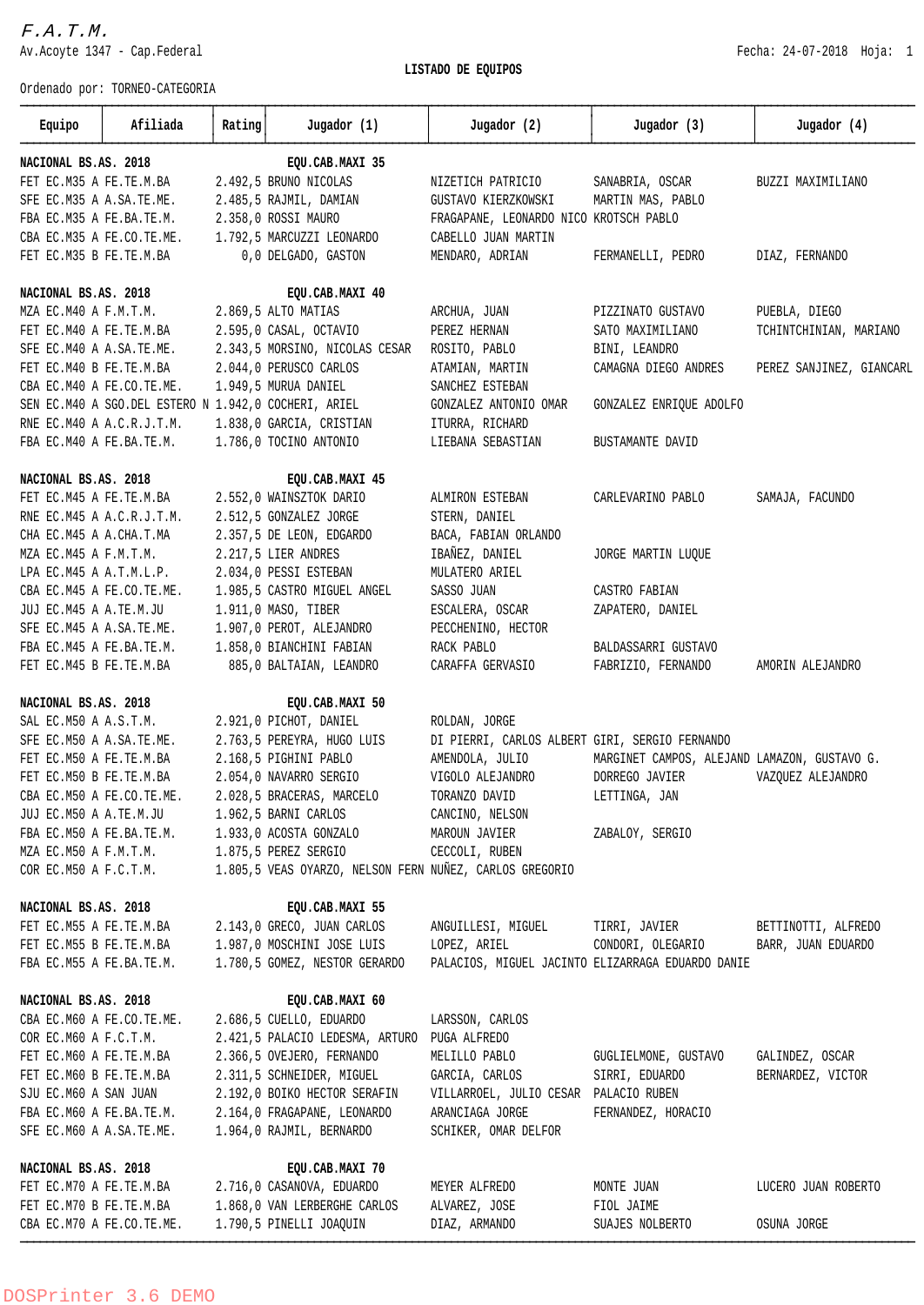$F.A. T.M.$ 

Av.Acoyte 1347 - Cap.Federal **Fecha:** 24-07-2018 Hoja: 2

 **LISTADO DE EQUIPOS**

| Ordenado por: TORNEO-CATEGORIA                                                        |                                                    |                 |                                                       |                                               |                         |  |
|---------------------------------------------------------------------------------------|----------------------------------------------------|-----------------|-------------------------------------------------------|-----------------------------------------------|-------------------------|--|
| Equipo<br>Afiliada                                                                    | Rating                                             | Jugador (1)     |                                                       | Jugador (2) Jugador (3)                       | Jugador (4)             |  |
| NACIONAL BS.AS. 2018                                                                  |                                                    | EQU.CAB.MAYORES |                                                       |                                               |                         |  |
| FET EC.MAY A FE.TE.M.BA                                                               | 4.286,0 CIFUENTES HORACIO                          |                 | BAYONA LUCAS                                          | BENTANCOR MARTIN                              | PIGHINI MATIAS          |  |
| MZA EC.MAY A F.M.T.M.                                                                 | 4.264,0 ALTO, GASTON                               |                 | SANCHI FRANCISCO                                      | DAHER, JUAN MANUEL                            | LUQUEZ, GASTON          |  |
| SFE EC.MAY A A.SA.TE.ME.                                                              | 3.984,0 GALVANO, NICOLAS DANIEL JOFFRE, TOMAS      |                 |                                                       |                                               |                         |  |
| FET EC.MAY B FE.TE.M.BA                                                               | 3.170,0 BAYONA RODRIGO                             |                 | COSTANTINO DANIEL                                     | CRIADO FEDERICO                               | REMON, JUAN PABLO       |  |
| CBA EC.MAY A FE.CO.TE.ME.                                                             | 2.756,5 SCHVAB, BRIAN                              |                 | RODRIGUEZ FACUNDO                                     | PEREZ HUGO                                    |                         |  |
| FBA EC.MAY A FE.BA.TE.M.                                                              | 2.571,0 SANCHEZ, CLAUDIO SEBASTI RODRIGUEZ RODRIGO |                 |                                                       | DEMOOR, RODRIGO                               |                         |  |
| SAL EC.MAY A A.S.T.M.                                                                 | 2.421,5 ESCOBAR, FACUNDO                           |                 | VARELA, ENRIOUE MIGUEL                                |                                               |                         |  |
| RNE EC.MAY A A.C.R.J.T.M.                                                             | 2.305,0 PACHECO SEBASTIAN                          |                 | BAS PABLO                                             | VERTUA, JEREMIAS                              | BALDOME, HUGO           |  |
| SEN EC.MAY A SGO.DEL ESTERO N 2.272,5 CARRIZO, MATIAS                                 |                                                    |                 | COSTA PABLO NICOLAS                                   | MESSAD, MARTIN                                | CALOSSO, EBER CARLOS    |  |
| JUJ EC.MAY A A.TE.M.JU                                                                | 2.264,5 CERPA, EZEQUIEL                            |                 | GALLO, MOISES                                         | SANCHEZ, AGUSTIN                              |                         |  |
| LPA EC. MAY A A.T.M.L.P. 1.926,0 MALISZEVSKI DANIEL MIRANDA NAHUEL                    |                                                    |                 |                                                       |                                               |                         |  |
| MIS EC. MAY A FE. MI. TE. M. 1.832, 0 REA, MATIAS SEBASTIAN ZIMMERLI, MARCOS RENE     |                                                    |                 |                                                       |                                               |                         |  |
| NACIONAL BS.AS. 2018                                                                  | EQU.CAB.SUB 9                                      |                 |                                                       |                                               |                         |  |
| SAL EC.S09 A A.S.T.M.                                                                 |                                                    |                 | 1.894,0 SORIA CASTILLO, TOMAS ES LOPEZ DIAZ, BENJAMIN |                                               |                         |  |
| ENR EC. S09 A ENTRE RIOS                                                              | 1.868,0 ASMU, AGUSTÍN                              |                 | ALLENDEZ, ALVARO DEIAN                                |                                               |                         |  |
| SLU EC.S09 A ASO.SA.TE.ME.                                                            | 1.839,5 LA VIA, ADRIEL                             |                 | ORTEGA, FRANCISCO                                     |                                               |                         |  |
| FBA EC.S09 A FE.BA.TE.M.                                                              | 1.815,0 BIANCHINI, IGNACIO                         |                 | GOMEZ, BENJAMIN MATIAS ESCOBEDO, ERIK                 |                                               |                         |  |
| CHA EC.S09 A A.CHA.T.MA                                                               | 1.805,0 ZENIQUEL, MATIAS                           |                 | VIVAS, MAXIMO                                         |                                               |                         |  |
| MZA EC.S09 A F.M.T.M.                                                                 | 1.781,0 GALLARDO, BALTAZAR                         |                 | CORTES, BENJAMIN                                      | VIDELA, FABRICIO                              | BAZZANA, MáXIMO         |  |
| FET EC.S09 A FE.TE.M.BA                                                               | 1.753,5 BENTANCOR MATIAS                           |                 | DOLCET, LUCIANO                                       | BERARDI, LEON                                 | CELAYA LLAMOSAS, CAMILO |  |
| JUJ EC.S09 A A.TE.M.JU                                                                | 1.751,5 ALAMO, NAHUEL                              |                 | NIEVA, SANTIAGO                                       |                                               |                         |  |
| MIS EC.S09 A FE.MI.TE.M.                                                              | 1.744,0 APONTE, BRUNO                              |                 | JARA, THIAGO FRANCISCO                                |                                               |                         |  |
| FET EC.S09 B FE.TE.M.BA                                                               | 0,0 LUJAN GAZIA, AGUSTIN                           |                 | WU, MARCOS                                            | NIZETICH TRIPODI, LAUTAR TAKATA, BORIS HIROYA |                         |  |
| NACIONAL BS.AS. 2018                                                                  | EQU.CAB.SUB 11                                     |                 |                                                       |                                               |                         |  |
| MZA EC.S11 A F.M.T.M.                                                                 | 2.041,5 VIDELA, IGNACIO                            |                 | ISURA JOAQUIN                                         | HADDAD, JOSE                                  | HIDALGO, JUAN IGNACIO   |  |
| CHA EC.S11 A A.CHA.T.MA                                                               | 2.001,5 VIVAS, MATIAS LEONARDO                     |                 | TABENI, BAUTISTA                                      | ALMIRON, JUAN PABLO                           |                         |  |
| FET EC. S11 A FE. TE. M. BA                                                           | 1.965,0 BASSO, VALENTIN                            |                 | DOLCET, MAURO                                         | SOLLA ENZO                                    | MONTES MAZZA LUCAS      |  |
| RNE EC. S11 A A.C.R.J.T.M.                                                            | 1.920,0 SERRA, SANTIAGO                            |                 | PUEYO, LINARES TIAGO                                  | HUENCHUAL EMILIO                              | SERRA, IGNACIO          |  |
| SLU EC.S11 A ASO.SA.TE.ME.                                                            | 1.768,0 VITALE, JUAN                               |                 | AMIGOT SANTINO                                        |                                               |                         |  |
| JUJ EC.S11 A A.TE.M.JU                                                                | 1.733,5 CARRIZO, LAUTARO                           |                 | REYNAGA, FACUNDO                                      |                                               |                         |  |
| FBA EC. S11 A FE. BA. TE. M.                                                          | 0,0 PEREZ, IVAN DIEGO                              |                 | LOPEZ, JOEL NICOLAS                                   | ANTON VILLALBA, LUCAS EZ EMANUEL, SEBASTIAN   |                         |  |
| FET EC.S11 B FE.TE.M.BA                                                               | 0,0 FRANCO, MANUEL                                 |                 | LOPEZ CASTAÑO, JOAQUIN PARODI, DAMIAN                 |                                               | ALVAREZ, FELIPE         |  |
| NACIONAL BS.AS. 2018                                                                  |                                                    | EQU.CAB.SUB 13  |                                                       |                                               |                         |  |
| FET EC.S13 A FE.TE.M.BA                                                               | 2.565,0 CALLABA NICOLAS                            |                 | LEMOS, ULISES                                         | CARPIO, FRANCISCO                             | JANG, AGUSTIN           |  |
| FOR EC.S13 A A.F.T.M.                                                                 | 2.183,0 ROLLA, TOMAS                               |                 | RATTI, JOAQUIN                                        |                                               |                         |  |
| FET EC.S13 B FE.TE.M.BA                                                               | 2.126,0 WEISS, ALAN                                |                 | PERALTA BELLO, THIAGO                                 | TRESCA, GASTON                                | JAIMOVICH, IGNACIO      |  |
| MZA EC.S13 A F.M.T.M.                                                                 | 2.060,0 SAAVEDRA ALIN TOMAS                        |                 | MARTINEZ FEDERICO                                     | QUILES, AGUSTIN                               | RODRIGUEZ, BRIAN        |  |
| JUJ EC.S13 A A.TE.M.JU                                                                | 2.059,0 ZAPATERO HEIT, MARTIN                      |                 | LOPEZ RIVERO, MARTIN                                  | MORAN, DIEGO NICOLAS                          |                         |  |
| RNE EC.S13 A A.C.R.J.T.M.                                                             | 1.983,0 PEREYRA, TOBIAS                            |                 | ROMANIUK ARIEL                                        | DOLEZOR, TADEO                                | LORANG, DAMIAN          |  |
| FBA EC.S13 A FE.BA.TE.M.<br>SEN EC. S13 A SGO. DEL ESTERO N 1.769,0 CORTINA, BAUTISTA | 1.798,5 POZA TOMAS                                 |                 | SPINAZZOLA, JOAQUIN                                   |                                               |                         |  |
|                                                                                       |                                                    |                 | COCHERI, MATIAS IGNACIO                               |                                               |                         |  |
| CHA EC.S13 A A.CHA.T.MA<br>MIS EC.S13 A FE.MI.TE.M.                                   | 1.762,0 EGEA CACERES JUAN PABLO VARGAS, IGNACIO    |                 | 1.740,5 SAN JUAN JEREMIAS, JOAQU GRADE, LUCAS ADRIAN  | NICLIS, JOAQUIN                               | ANDREATTA, MATIAS       |  |
|                                                                                       |                                                    |                 |                                                       |                                               |                         |  |
| NACIONAL BS.AS. 2018                                                                  |                                                    | EQU.CAB.SUB 15  |                                                       |                                               |                         |  |
| FET EC.S15 A FE.TE.M.BA                                                               | 2.881,0 SATO CORIA, LAUTARO                        |                 | CONDE MEIRAS, MATIAS                                  | MARINI, SANTIAGO                              | SPINELLI, FRANCO        |  |
| FET EC.S15 B FE.TE.M.BA                                                               | 2.729,5 SATRIANI, GENARO                           |                 | MARIÑO, IGNACIO                                       | BUSCEMA, MILTON                               | MARINI, JOAQUIN         |  |
| MZA EC.S15 A F.M.T.M.                                                                 | 2.645,5 SANCHI, TOMAS                              |                 | VILLAROEL, FRANCO                                     | CAMPDERROS, LUCIANO                           | CABALLERO VALENTIN      |  |
| JUJ EC.S15 A A.TE.M.JU                                                                | 2.516,0 BARJA, LUIS                                |                 | FARFAN, MACIEL                                        | GONZALEZ, GABRIEL                             |                         |  |
| CHA EC.S15 A A.CHA.T.MA                                                               | 2.294,0 DE LEON, FACUNDO                           |                 | DE LEON, FAUSTO                                       | RIBACK, TOBIAS                                | FORTI, JULIAN           |  |
| SFE EC.S15 A A.SA.TE.ME.                                                              | 2.260,0 DEL FABRO, FRANCO                          |                 | MENDEZ, EMILIANO                                      | FALABELLA, NICOLAS                            | BLANCO, FRANCISCO       |  |
| TUC EC.S15 A TUCUMAN                                                                  | 2.226,0 ABRAHAM, SAMIR                             |                 | CHIAPONI MATEO                                        |                                               |                         |  |
| SAL EC.S15 A A.S.T.M.                                                                 | 2.120,0 PLAÑEZ, SANTIAGO                           |                 | DIAZ, RAFAEL                                          |                                               |                         |  |
| CBA EC.S15 A FE.CO.TE.ME.                                                             | 2.015,5 FERREYRA, MATIAS                           |                 | LOPEZ, VALENTIN                                       | LETTINGA, JULIAN                              | DE GIORGIS, FRANCO      |  |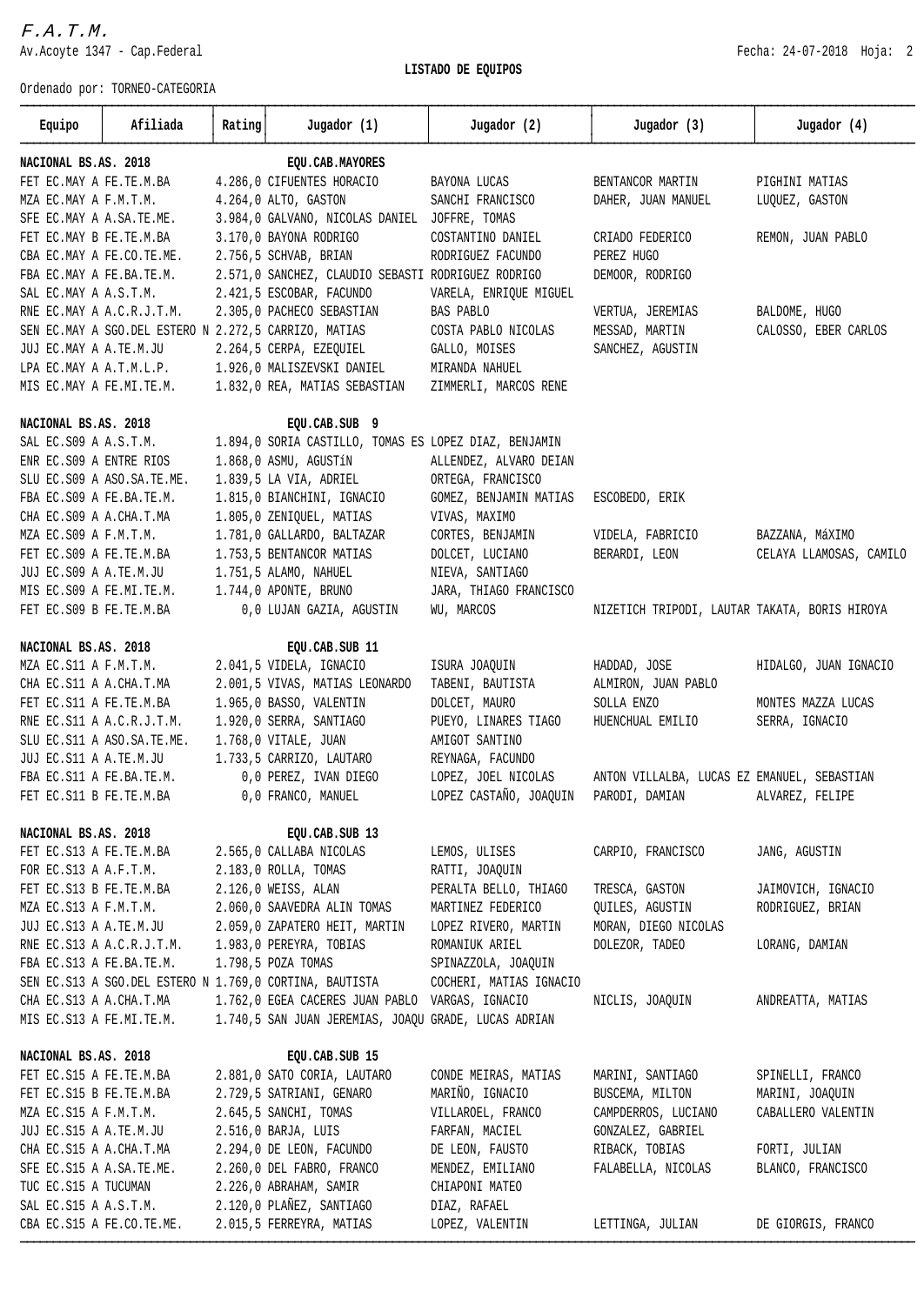$F.A. T.M.$ 

Av.Acoyte 1347 - Cap.Federal **Fecha:** 24-07-2018 Hoja: 3

Ordenado por: TORNEO-CATEGORIA

| Equipo                    | Afiliada                                            | Rating | Jugador (1)                                                                     | Jugador (2)                                                              | Jugador (3)                                                | Jugador (4)              |
|---------------------------|-----------------------------------------------------|--------|---------------------------------------------------------------------------------|--------------------------------------------------------------------------|------------------------------------------------------------|--------------------------|
| NACIONAL BS.AS. 2018      |                                                     |        | EQU.CAB.SUB 15                                                                  |                                                                          |                                                            |                          |
| FBA EC.S15 A FE.BA.TE.M.  |                                                     |        | 1.964,0 BIANCHINI, NICOLAS                                                      |                                                                          | BALDASSARRI, AGUSTIN SIMOIZ, ENZO LUCIANO LIEBANA BENJAMIN |                          |
| FOR EC.S15 A A.F.T.M.     |                                                     |        |                                                                                 | 1.782,5 LEGUIZAMON, FRANCO CIRO MASSIN DAVALOS, GONZALO                  |                                                            |                          |
|                           | RNE EC.S15 A A.C.R.J.T.M. 1.750,0 BRITOS FRANCO     |        |                                                                                 | FERNANDEZ, SANTIAGO                                                      | BARRIO YAHIR                                               |                          |
|                           | RNE EC.S15 A A.C.R.J.T.M. 1.750,0 BRITOS FRANCO     |        |                                                                                 | FERNANDEZ, SANTIAGO BARRIO YAHIR                                         |                                                            |                          |
| NACIONAL BS.AS. 2018      |                                                     |        | EQU.CAB.SUB 18                                                                  |                                                                          |                                                            |                          |
|                           | FET EC. S18 A FE. TE. M. BA                         |        |                                                                                 | 3.695,0 FUENTES, LEANDRO NAHUEL ORENCEL MELNICK, ALEXIS GUADALUPE MATIAS |                                                            | JANG, LUCIANO            |
| MZA EC.S18 A F.M.T.M.     |                                                     |        | 3.352,5 LORENZO SANTIAGO JAVIER ALTO, LUCIANO                                   |                                                                          | HADDAD JUAN MANUEL                                         |                          |
| FOR EC.S18 A A.F.T.M.     |                                                     |        | 2.899,5 AZCOAGA PUYO, CHRISTIAN CIEZA, IVAN ANDRES                              |                                                                          |                                                            |                          |
| FET EC.S18 B FE.TE.M.BA   |                                                     |        | 2.836,5 MENDEZ, MARIANO                                                         | PERALTA BELLO, VALENTINO GABALDON CHRISTOPHER                            |                                                            | FERNANDEZ, LEONCIO       |
| SFE EC.S18 A A.SA.TE.ME.  |                                                     |        | 2.696,0 RIESTRA DI PIETRO, TOMAS MARTINELLI, GINO                               |                                                                          | PEROT, DAVID                                               |                          |
|                           | CBA EC.S18 A FE.CO.TE.ME.                           |        | 2.442,0 REYNA, BRUNO                                                            | VIGO, FABRIZIO NICOLAS DI RIENZO, STEFANO                                |                                                            |                          |
|                           | LPA EC.S18 A A.T.M.L.P.                             |        | 2.005,5 KRAMER ENZO                                                             | LOPEZ VEGA LAUTARO                                                       |                                                            |                          |
|                           | FBA EC.S18 A FE.BA.TE.M.                            |        | 2.001,5 POZA, FRANCO                                                            | LIEBANA JUANCRUZ                                                         | CABRERA SABATE, TOMÁS                                      |                          |
|                           | COR EC.S18 A F.C.T.M.                               |        | 1.833,5 NUÑEZ, NICOLAS GABRIEL SALVATIERRA, FACUNDO                             |                                                                          |                                                            |                          |
|                           |                                                     |        | SEN EC. S18 A SGO. DEL ESTERO N 1.751,5 LOTO, JUAN ANDRES                       | JULIAN, FEDERICO                                                         | GONZALEZ, JOAQUÍN                                          |                          |
|                           |                                                     |        | MIS EC.S18 A FE.MI.TE.M. 1.697,5 BAEZ SNIECHOWSKI, MAXIMI DIAZ, MATIAS EXEQUIEL |                                                                          | DIAZ, NICOLAS MAXIMILIAN                                   |                          |
|                           |                                                     |        | RNE EC.S18 A A.C.R.J.T.M. 900,0 CORTEZ FRANCISCO                                | QUINTEROS, MARIANO                                                       | FERNANDEZ, MARIANO                                         |                          |
| NACIONAL BS.AS. 2018      |                                                     |        | EQU.CAB.SUB 23                                                                  |                                                                          |                                                            |                          |
|                           | CHA EC. S23 A A. CHA. T. MA 3.549, 5 TITOLO, FRANCO |        |                                                                                 | RIBACK, JUAN IGNACIO                                                     | KANASHIRO JOAQUIN                                          | RIBACK, SANTIAGO         |
| SAL EC.S23 A A.S.T.M.     |                                                     |        | 3.389,0 SARACHO, IGNACIO                                                        | VELARDE, MATIAS                                                          |                                                            |                          |
| FET EC.S23 A FE.TE.M.BA   |                                                     |        | 3.185,5 GIBO NICOLAS                                                            | CHERNY FEDERICO                                                          | YAMAMOTO LEANDRO                                           | WALDSZAN MATIAS          |
| TUC EC. S23 A TUCUMAN     |                                                     |        | 3.166,0 TOLOSA, SANTIAGO                                                        | SAADE DANIEL                                                             |                                                            |                          |
|                           | RNE EC.S23 A A.C.R.J.T.M.                           |        | 2.781,0 OBANDO BRAIAN                                                           | DE VINCENZO, MATIAS                                                      | HERMOSILLA LUCIANO                                         |                          |
| FET EC.S23 B FE.TE.M.BA   |                                                     |        | 2.455,5 HUERGO MAXIMILIANO ROMAN SOTTO TOMAS                                    |                                                                          | BLASCO, FRANCISO THOMAS RAMOS MAURO                        |                          |
| MZA EC.S23 A F.M.T.M.     |                                                     |        | 2.372,0 LARA NICOLAS                                                            | CHAVEZ PEDRO                                                             | MUÑOZ RODRIGO                                              | GALLARDO, JUAN PABLO     |
| FOR EC.S23 A A.F.T.M.     |                                                     |        |                                                                                 | 2.296,0 AZCOAGA PUYO, ALEJANDRO VILLALBA, ANDRES JEREMIA                 |                                                            |                          |
| FBA EC.S23 A FE.BA.TE.M.  |                                                     |        | 1.841,5 ENCE, EMMANUEL MARCOS                                                   | BERGUES CIGANDA, EZEQUIE GAVELAN, JUAN                                   |                                                            |                          |
| JUJ EC.S23 A A.TE.M.JU    |                                                     |        | 1.798,5 RIVERO, CLAUDIO                                                         | GARCIA, CRISTIAN                                                         |                                                            |                          |
| CBA EC.S23 A FE.CO.TE.ME. |                                                     |        | 861,0 GUERRERO, LUCIO                                                           | DE GIORGIS, MAXIMILIANO                                                  |                                                            |                          |
| NACIONAL BS.AS. 2018      |                                                     |        | EQU.DAM.MAXI 35                                                                 |                                                                          |                                                            |                          |
| SAL ED.M35 A A.S.T.M.     |                                                     |        | 2.411,0 VARELA, CECILIA                                                         | MURO, MYRIAM EDITH                                                       |                                                            |                          |
| FET ED.M35 A FE.TE.M.BA   |                                                     |        | 2.067,5 HAMBARDZUMYAN IRINA                                                     | GOMEZ, MARIA                                                             | PIUMA, VANESSA C.                                          | HORMECHE, ADRIANA        |
| CHA ED.M35 A A.CHA.T.MA   |                                                     |        | 2.054,5 HARIMA, MARCELA                                                         | SUZUKI, MARIA CATALINA                                                   |                                                            |                          |
| JUJ ED.M35 A A.TE.M.JU    |                                                     |        | 1.910,0 ZAPATERO, CARINA                                                        | ZAPATERO, ESTELA MARIS                                                   |                                                            |                          |
| MZA ED.M35 A F.M.T.M.     |                                                     |        | 908,5 SAAVEDRA SOLEDAD                                                          | BENSADON ELENA                                                           | LUCERO, DANIELA                                            |                          |
| FET ED.M35 B FE.TE.M.BA   |                                                     |        | 0,0 RASDOLSKY, ROSA K.                                                          | AVILA, MARIA LUZ                                                         | BELLANDE, MONSERRAT                                        | BUONO, CARLA CECILIA     |
| NACIONAL BS.AS. 2018      |                                                     |        | EQU.DAM.MAXI 50                                                                 |                                                                          |                                                            |                          |
| FET ED.M50 A FE.TE.M.BA   |                                                     |        | 2.175,0 VITULLO, ANABEL MIRIAM                                                  | IGLESIAS, ELIZABETH                                                      | YAMAGUCHI PATRICIA                                         | CHINEN MIYASHIRO, MIRIAM |
| FET ED.M50 B FE.TE.M.BA   |                                                     |        | 2.149,0 WEBER EVELINA                                                           | BORONAT SILVIA                                                           | ALAGIA, VIRGINIA                                           | ONO, RUMY                |
| CBA ED.M50 A FE.CO.TE.ME. |                                                     |        | 1.995,5 LASCANO, ELISA                                                          | ALVAREZ, ALICIA                                                          | SANCHEZ, PATRICIA                                          |                          |
| JUJ ED.M50 A A.TE.M.JU    |                                                     |        | 1.849,0 BIANCHI SILVIA                                                          | ROCHA, SOFIA                                                             |                                                            |                          |
| CHA ED.M50 A A.CHA.T.MA   |                                                     |        | 1.608,0 SHIIBA, OYAMA CHIDURU                                                   | FERRARIS, ANA MARIA                                                      |                                                            |                          |
| NACIONAL BS.AS. 2018      |                                                     |        | EQU.DAM.MAYORES                                                                 |                                                                          |                                                            |                          |
| CHA ED.MAY A A.CHA.T.MA   |                                                     |        | 3.375,0 CODINA, ANA MARTA                                                       | KAIZOJI, CAMILA                                                          | SAEZ, CARLA                                                |                          |
| FET ED.MAY A FE.TE.M.BA   |                                                     |        | 3.268,0 FUKUHARA PAULA                                                          | IWASA AGUSTINA NAOMI                                                     | LOVERA ARTEAGA CRISMI PA UNTERKIRCHER, GLORIA MAR          |                          |
| MZA ED.MAY A F.M.T.M.     |                                                     |        | 2.896,0 MOLERO, CANDELA                                                         | BATISTA, VALENTINA                                                       | ROMERO, PAULA                                              | ROMERO, CANDELA          |
| JUJ ED.MAY A A.TE.M.JU    |                                                     |        | 2.813,5 ZAPATERO HEIT, ANA                                                      | ZAPATERO HEIT, DANIELA                                                   | ALVAREZ, MARTINA                                           | TEJERINA, SELENE         |
| SFE ED.MAY A A.SA.TE.ME.  |                                                     |        | 2.628,0 RAJMIL, MURIEL                                                          | DOINO, JORGELINA                                                         |                                                            |                          |
| RNE ED.MAY A A.C.R.J.T.M. |                                                     |        | 2.560,5 GONZALEZ PAULINA                                                        | GONZALEZ, ALDANA                                                         | CALVO, JULIETA                                             |                          |
| SAL ED.MAY A A.S.T.M.     |                                                     |        | 2.528,0 SARACHO, FELICITAS                                                      | MENDEZ, IARA ANTONELLA                                                   |                                                            |                          |
| FBA ED.MAY A FE.BA.TE.M.  |                                                     |        | 2.258,5 FRAGAPANE, ISABELLA AGUS PEREZ, CAMILA                                  |                                                                          |                                                            |                          |
| FET ED.MAY B FE.TE.M.BA   |                                                     |        | 2.181,0 CANALES ROMINA                                                          | MUÑOZ GISELLE                                                            | MARTINEZ, ABRIL                                            | AGUILAR, CRUZ ELYANA     |